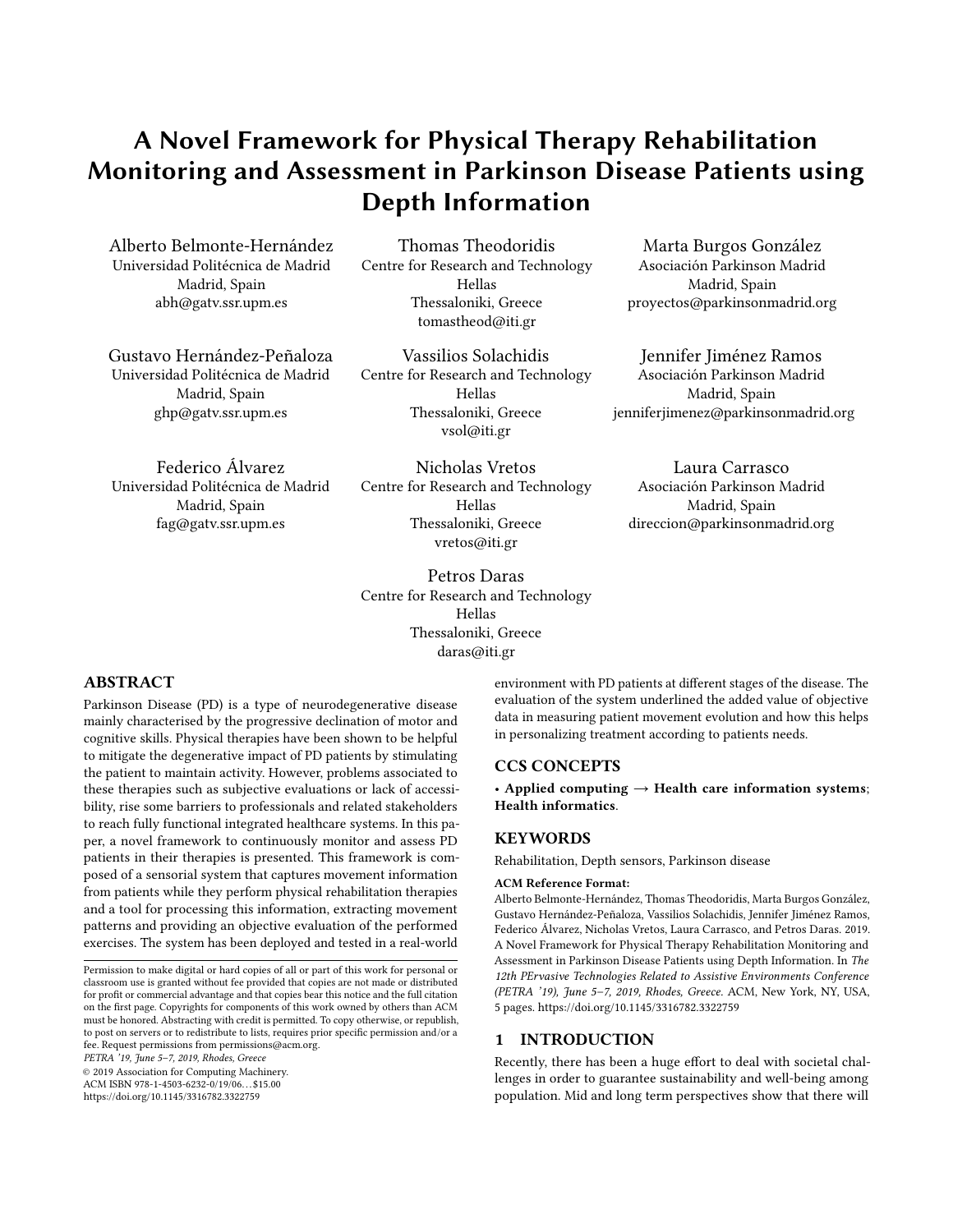be a significant increase in life expectancy, and unfortunately, also in the number of people affected by associate diseases. According to the World Alzheimer Report, 2018, the number of people living with dementia worldwide is expected to double by 2030, and reach [1](#page-1-0)50 Million by 2050 $^1$ . Thus, public authorities, policy makers, researchers and private businesses should join forces to develop innovative solutions to improve Quality of Life of people affected by such diseases.

There is a growing interest from research, professional and business perspectives in physical activity recognition. The main reason is to have a better knowledge of how the disease is evolving as well as quantify the impact of these activities over patients quality of life. Multiple technological solutions have been proposed for this purpose using novel technologies such as virtual reality (VR) [\[4\]](#page-4-1) and computer games [\[1\]](#page-4-2) among others. Some examples include Virtual rehabilitation system $^2$  $^2$ , Leap Motion $^3$  $^3$  or Walkaide system $^4$  $^4$ . These tools are able to capture information about the amount of movement of a particular patient. Nonetheless, although there is measurable data, none of these solutions is adequate to follow the evolution of the movement in a continuous, measurable and holistic way. Up to the best of our knowledge, some tools aim to monitor the information with similar approaches, such as Kinetikos<sup>[5](#page-1-4)</sup> or Motognosis $^6$  $^6$ . Nevertheless, these approaches are mainly devoted to providing some inertial information to the professionals. Kinetikos consists of a system of sensors attached to the patient's body to provide information about the number of steps and leg traction. This technology makes movement assessments, but it is not a system suitable for constant monitoring due to the difficulty of carrying out a continuous exercise with the sensors attached to the body. Perhaps the most similar work to ours is presented by Motognosis, where the RGB-D information is employed to quantify body data information.

In [\[2\]](#page-4-3), the HeartHealth platform for Cardiac rehabilitation scenarios was proposed. In this platform, a health-care professional needs to record the exercises that are going to be prescribed to a specific patient using the Kinect camera. Based on these recordings, the system evaluates the movements of the patient while performing the exercises in front of a Kinect camera (and optionally wearing inertial sensors). In order to encourage users to perform the prescribed exercises at home, all of the rehabilitation exercises are presented as a game on the computer screen, where the user must avoid or catch specific items that appear.

In Chatzitofis et al. [\[3\]](#page-4-4), a similar architecture to [\[2\]](#page-4-3) was presented, with an emphasis on evaluating exercises where the user may be lying down. In order to improve detection results in these situations, inertial sensors are placed on the user's body parts which are important for the specific exercise. The system is also able to measure upper and lower body orientation and anthropometric parameters, such as body height, limb length, etc.

The work presented in [\[6\]](#page-4-5) exploits the use of games, in combination with sensors (IMUs and RGB-D sensors), to measure the

patients movements during simple game sessions. Finally, in [\[5,](#page-4-6) [7\]](#page-4-7) studies about the use of Nintendo Wii and Kinect camera in rehabilitation scenarios is presented.

The added value of the proposed system is that it is able to provide movement evolution data of PD patients based on the exercises performed in the regular therapies with their professional, without the need to interfere in their usual routines and without having to place additional sensors attached to the body. The existence of an advanced interface for monitoring provides the opportunity to the professionals to have objective data, which will help them to customize therapeutic treatments and, indirectly, have data and measurements that can be used for subsequent impact studies of physical rehabilitation therapies in PD. This aspect is totally new, because in the praxis of professionals, although periodic evaluations are made for people affected by PD with standardized and approved scales, these evaluations are totally clinical; objective and measurable data is lacking.

#### 2 PROPOSED SYSTEM

## 2.1 Methodology

The system presented in this work has been validated within the activities of the European H2020 ICT4LIFE project<sup>[7](#page-1-6)</sup>. This tool has been tested during the lifetime of two pilot deployments in physical rehabilitation rooms at  $APM^8$  $APM^8$ , where the deployment was made possible thanks to the specific skills and premises of this partner. The interaction between the end-users and the ICT4Life system in this scenario took place in the following way.

This system aims at becoming a 'screening tool' in order to facilitate professionals in obtaining objective data regarding movement evolution. The system can be used for continuous evaluation of the patient physical state, supporting clinical decision making and personalized rehabilitation. With this tool, professionals can track patients evolution, identify weaknesses and therefore customize exercises to strengthen their weaknesses in terms of mobility. The ambition of the proposed system is not to improve the physical skills of a PD, but mitigate the impact (and obtain evidence) of the disease evolution.

Furthermore, data gathered can be employed to increase the scientific knowledge. The main ambition is to demonstrate, in a quantitative way, the positive effect in patients by the therapies, as well as their evolution. Continuous monitoring of patients can help to establish profiles on Parkinson's disease evolution and to develop more detailed studies.

The system was deployed to assess the movement evolution of the Patients, and more specifically, to provide some quantitative metrics that support the physiotherapists in the patient skills evolution, as well as to evaluate the impact on patients' health condition.

The time schedule for monitoring patients in Rehabilitation Room has been organized in 2 waves spanning 3 months: April-May 2018 (1½ month) and October-November 2018 (1½ month). In total, 30 users were involved in the rehabilitation centre:

<span id="page-1-0"></span><sup>&</sup>lt;sup>1</sup>Strategic Implementation Plan - Strategic Part: [https://www.alz.co.uk/research/](https://www.alz.co.uk/research/WorldAlzheimerReport2018.pdf) [WorldAlzheimerReport2018.pdf](https://www.alz.co.uk/research/WorldAlzheimerReport2018.pdf)

<span id="page-1-1"></span><sup>2</sup><http://www.walkaide.com/Pages/default.aspx>

<span id="page-1-2"></span><sup>3</sup><https://www.leapmotion.com/>

<span id="page-1-3"></span><sup>4</sup><https://evolvrehab.com/virtualrehab/>

<span id="page-1-4"></span><sup>5</sup><http://www.kinetikos.io/>

<span id="page-1-5"></span><sup>6</sup><http://motognosis.com/>

<span id="page-1-6"></span> $^7$ https://cordis.europa.eu/project/rcn/199905/factsheet/en

<span id="page-1-7"></span><sup>8</sup>Deployed at Asociación Parkinson Madrid (APM):<https://www.parkinsonmadrid.org/>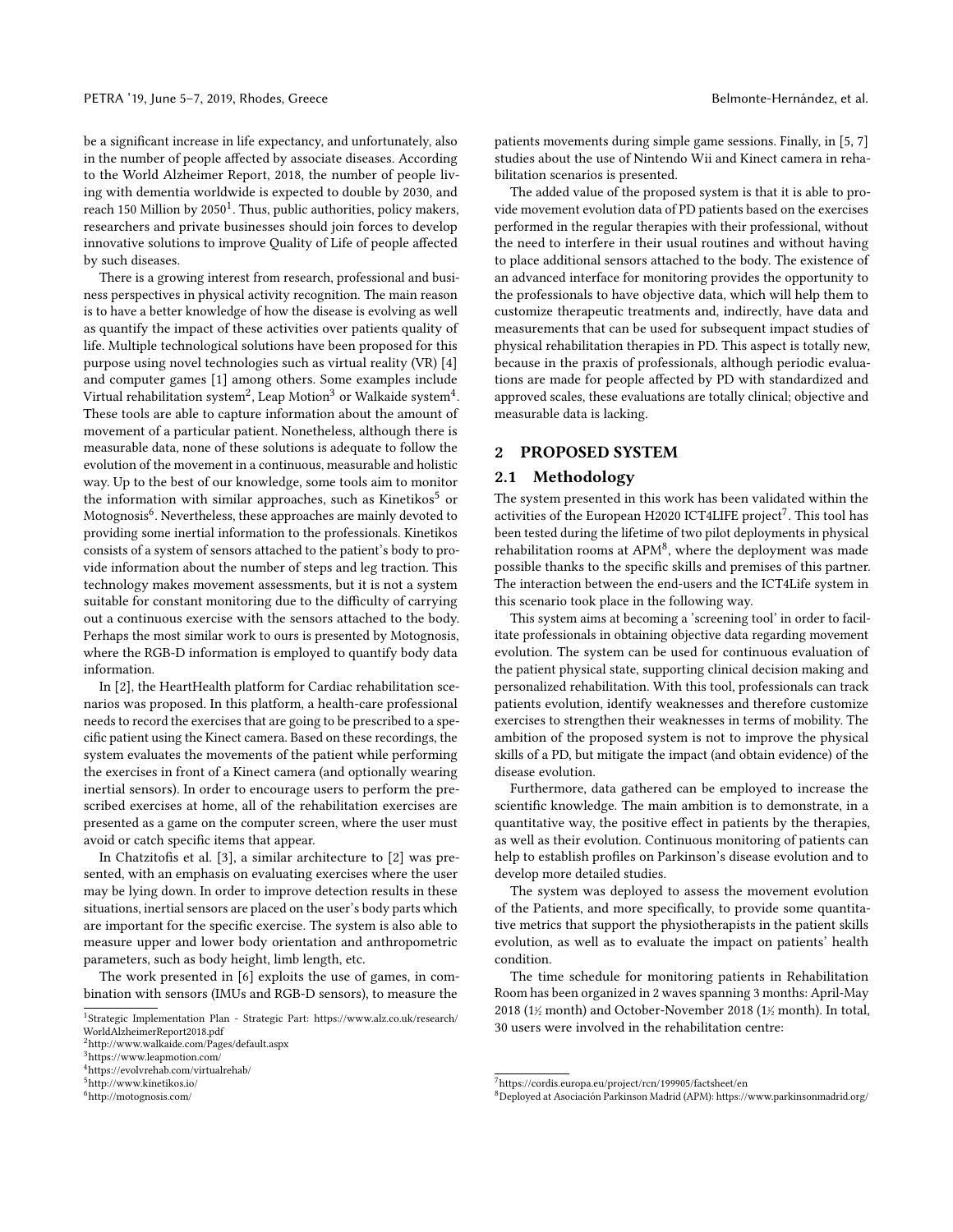A Novel Framework for Physical Therapy Rehabilitation Monitoring PETRA '19, June 5–7, 2019, Rhodes, Greece



Figure 1: Interaction between the proposed system and endusers in the rehabilitation rooms

- 12 Patients distributed in 7 different groups during the 2 waves. Finally, 10 patients finished the research because two of them leave the physiotherapist's rehabilitation.
- 12 Control patients distributed in 7 different groups during the 2 waves. Finally, 7 of them abandoned the physiotherapist's rehabilitation.
- 6 Physiotherapists (in all waves).
- Validation group: physiotherapist

The ambition of the scheduling (separated waves of testing) was to determine whether a significant change in the patients' health conditions could be observed.

The following criteria were respected for the selection of the users involved in the pilots:

- Willingness to participate
- Gender balance
- Expertise on ICT tools use before diagnosis
- Patients: mild/medium evolution stage; frequent attendees to therapy sessions

The following components and materials were employed:

- RGB-D Sensor
- Smart Bands equipped with Inertial Movement Unit (IMU) sensors.

The specific research techniques to collect data and users' feedback during the pilot tests are comparative among categories of end-users and diseases. The following techniques compose the research methodology that has been used:

- Entry interview
- Periodic assessment questionnaires (every two months).
- Observation grid
- Exit interview

Furthermore, specific personal interviews were used by the researchers during the pilot tests, namely the Entry Interview, and Exit Interview. These interviews represent the supportive documents collecting relevant information about the users to conduct the social research and to assess the achievement.

The procedure of participants selection, the conditions to implement the interviews, the questionnaires included, the coding and storage procedures were all standardized.

All these research tools have been adapted according to the type of users who were involved in each test.

## 2.2 System Deployment and Setup

The system needs an initial set-up in order to attain a high reliability. Some steps were performed in order to fix the camera's position in the rehabilitation room, to guarantee high quality skeleton detection. The RGB-D sensors were placed in a tripod at a height of 200 cm (best quality and high range for Kinect is between 190-220 cm) pointing to the front, to cover an area of about 6 meters in depth.

The final position for the camera was determined based on the ability to cover the space where at least 3 persons, standing next to each other, could perform the exercises without interfering with each other. Afterwards, the developed tool (which will be presented in more detail in the next section) provides a functionality to manually fix the best positions for the patients based on the real time detected skeletons. Additionally, this configuration provides enough space to the physiotherapists to perform the exercises with only a few occlusions in the field of view of the camera.

Finally, in order to avoid process repetitions every time that the camera is not in its position, some markers were placed on the room floor to indicate the ideal positions for both patients and cameras. This process allowed the physiotherapists to move the camera if some different sessions were taken place in the room, without interfering with the rehabilitation schedule.

Voice-commanding capability was added to the software so that physiotherapists can change the exercise that the software is evaluating by simply speaking to the Kinect sensor. Then, a second set-up is necessary to define a common exercise name easy to pronounce and learn for the physiotherapists to make possible this automatic change without errors.

#### 2.3 Rehabilitation Tool

The rehabilitation tool was designed with the aim of providing an objective analysis of patients movement to physiotherapists. In the short term, the tool provides real-time feedback about the performed exercises. In the long term, these real-time measurements are summarized for each person, thus providing objective movement evolution results across sessions. These results can supplement physiotherapists decision-making process regarding the exercise plan of the patients.

The tool is organized into three different sections: a) Exercise Evaluation, b) Angle Measurements and c) Set Positions. The Exercise Evaluation part uses models trained on specific exercises in order to evaluate users' performance. This option involves recording the exercises in Kinect .xef files, annotating each repetition by hand and then training a model using machine learning techniques in order to evaluate each exercise. Because of the highly time-consuming aspect of this approach, the Angle Measurements mode (b) was developed for simplifying this process, and was eventually the preferred mode of usage for this tool. Although in this mode the list of supported exercises must still be known beforehand, no recording, annotation or model training are required. This mode involves defining a set of important angles for each exercise, which the tool calculates in real-time using the Kinect tracked skeleton for each person. The Set Positions section allows the user to set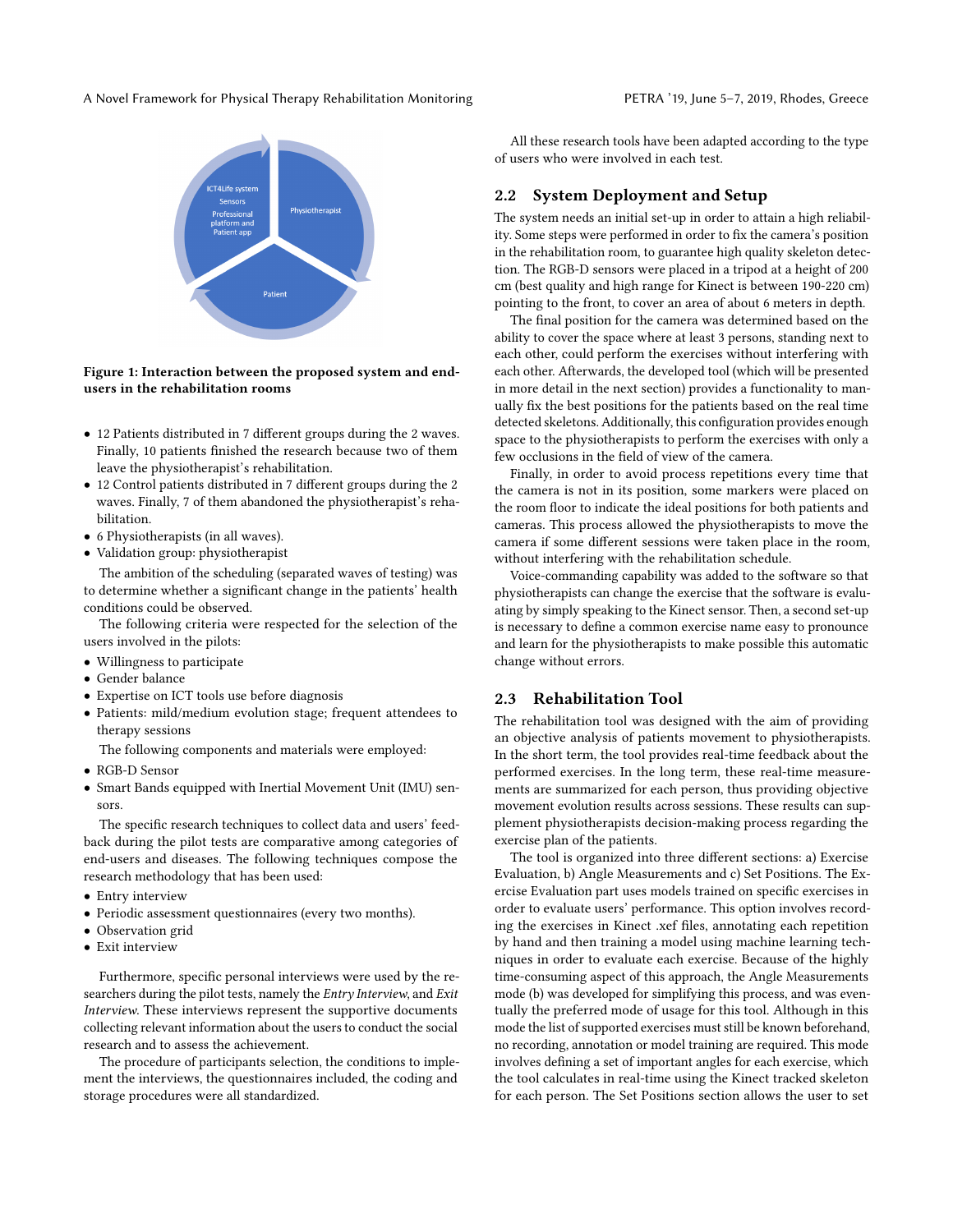three positions on the floor, and link them with a user id, in order to identify who was standing in each position and to have a matching across different rehabilitation sessions of the same person. This allows the results of different sessions to be linked together.

Regarding the process the Angle Measurements mode utilizes to calculate the angles, first the anatomical planes of the human body are calculated (sagittal, frontal and horizontal). Then, for each exercise, a set of important angles has been provided by the physiotherapists, and the system calculates these, based on the relation between specific joints of the human body and the anatomical planes. For example, if one exercise requires the lateral movement of the hands to be recorded, the system uses the shoulder and elbow joints to define the hand movement, and the angle between the vector defined by these two points and the sagittal plane is measured by the system. Finally, a set of rules is applied to the detected motion, to verify that the exercise is being properly executed, and a corresponding warning is shown in the user interface when the motion violates the rules. For instance, in an exercise where the user must keep the knees bent, the rules would contain an upper and lower limit for the angle the knees form, and a warning would be displayed if the user did not position the legs properly. A snapshot of the interface while a physiotherapist is performing an exercise can be seen in Figure [2,](#page-3-0) in which the system displays real-time evaluation results.

<span id="page-3-0"></span>

Figure 2: Rehabilitation Tool User Interface

#### 3 SYSTEM EVALUATION

#### 3.1 Exercise Evaluation Results

As previously discussed, the system was installed at the APM premises and recorded real-life rehabilitation sessions. Besides realtime evaluation results, the system also produced a session summary for each session the user participated during the period of deployment. Figure [3](#page-3-1) shows the produced summary for a user, for the exercise Two-hand alternating shoulder flexion / extension. In the upper part of the figure, the angles of the right (blue) and left (green) hands are shown, while in the bottom, the corresponding duration (in seconds) of each repetition is shown.

<span id="page-3-1"></span>

Figure 3: Produced user summary for the exercise Two-hand alternating shoulder flexion / extension

At the end of the deployment period, these intermediate per session summarized results were analyzed in aggregate, so that final conclusions about each user can be drawn. Figure [4](#page-4-8) shows the aggregate evaluation results for a specific user when performing the exercise Trunk rotation with arms attached to body. As we can see, based on the evaluations across 4 different sessions, this user appears to experience difficulty when rotating to the left, as the left-side angle of rotation was consistently lower than the right side.

#### 3.2 System Acceptance

During the second wave of pilot tests at the rehabilitation room, the voice command was integrated, in order to allow the system to recognize automatically the patients' physical exercises. This voice command was appreciated by professionals because it allowed them to use the technology having the hands free (really necessary for therapeutics dealing with patients affected by Parkinson's disease). However, due to the fact that it was introduced only in the second wave and some technical problems were reported by professionals, physiotherapists had the feeling that this voice commands have more uses that may be further explored.

After using the ICT4life system, 54,54% of the involved professionals considered that ICT4Life helps them to save time, 36,36% of them consider that they do not save time and 9,09% does not have a clear opinion on this issue. In an online survey (51 answers), professionals answered up to 90% that the system will support them in being more efficient due to the added information for each patient.